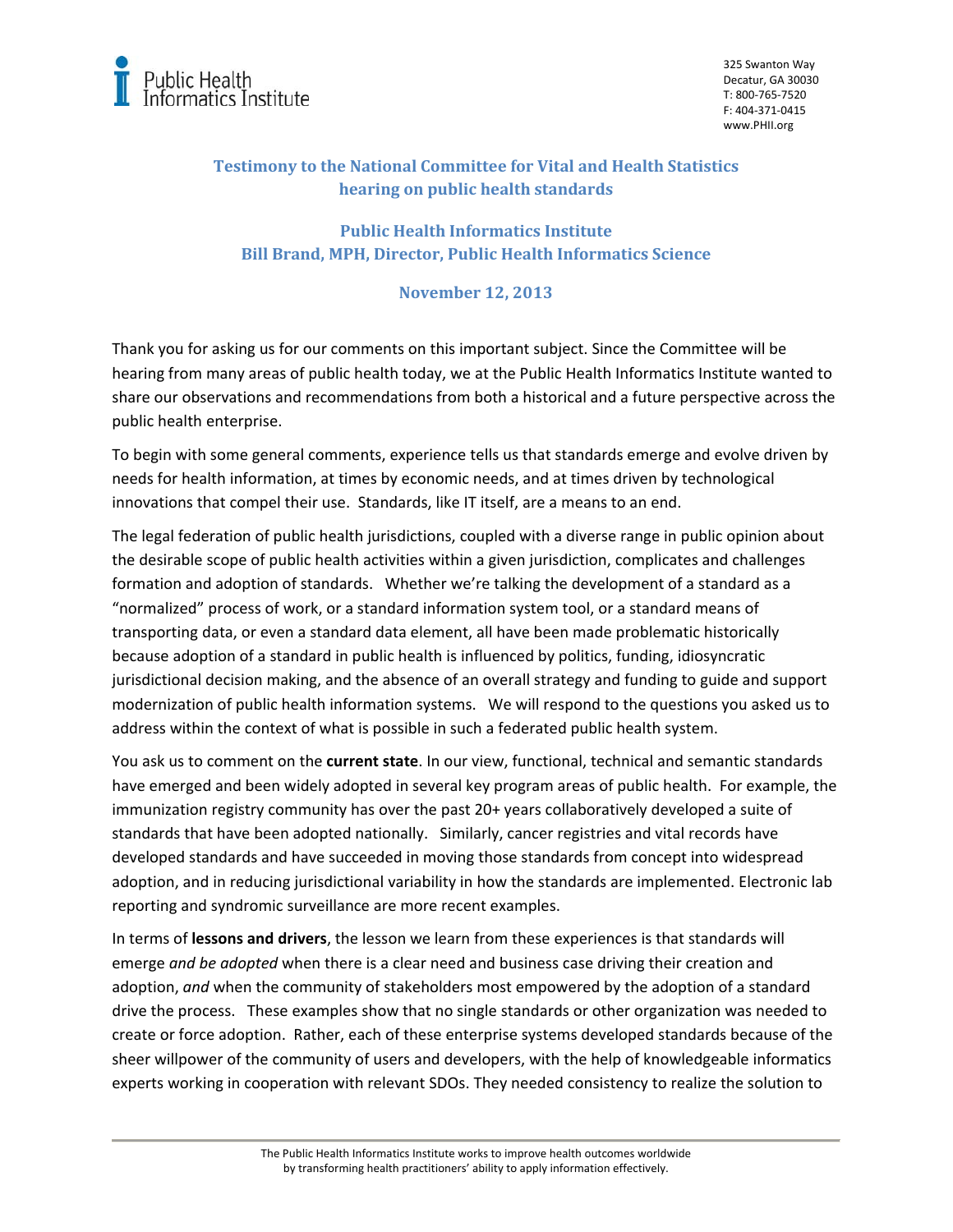their health information problem. Their stakeholders needed consistency. And, they had a compelling information problem to solve that links directly to an understanding of the health problem at issue.

The **incentives and drivers** for these examples are found in the compelling programmatic need and in the understanding that all parties either are or should be doing the same work in the same way. The recognition that we have more in common than different undergirds effective diffusion of standards in our federated public health system. Absent a firm belief that we do the same work, there is no reason to adopt a standard. In the case of immunizations, it was the recognition that all states and localities were funded via 317 funds to maintain an IIS and that it was possible to define the essential or core functions of an IIS. Once the immunization community published and advocated for the acceptance of the core functions standard, it was further empowered to recognize that it needed to collect a uniform minimum data set, which lent itself to standard definition. The standard dataset was driven by essential immunization program information needs, like being able to use the IIS to inform overall population coverage rates and to inform providers of care the status of a given child's immunization history. These programmatic information needs drove the need for a standard. The point is that the standard did not evolve in the abstract; each of the standards was created and has evolved to meet specific programmatic and exchange needs.

The **implementation challenges** we see mostly relate to how long it takes for new ideas to diffuse, how public health funds information systems, and how jurisdictions choose to support adoption of new systems. Because each jurisdiction dictates its legal and financial future, we depend on standards adoption to be driven by compelling business case rather than on edict from funders. Short of a federal law mandating a specific data reporting form, as is the case with Medicare billing, adopting new standards within hundreds of autonomous jurisdictions depends upon their ability and willingness to fund a transition to new or enhanced system, have the technical capacity to adopt the new system, and/or understand the business purpose driving their use of a standard. In the case of immunization registry, it has taken two decades to reach national adoption by most jurisdictions. The ARRA HITECH Meaningful Use provisions that included IIS reporting added the final touch on the momentum that had been gathering over time.

Clearly the greatest implementation challenge comes down to the capacity of public health practitioners and their respective associations to engage in standards development work, starting with building the value proposition and going through widespread adoption and effective use. Too many current standards‐related activities suffer from minimal practitioner involvement. Any solution to this problem must entail several components: sufficient numbers of people available for the length of time required; sufficient knowledge within those individuals in both the program need and the overall standards development process; availability of standards development expertise when needed to navigate projects through the rather arcane process of standards approval; and, very importantly and largely missing today, a clear strategy shared by CDC and the local and state practice community on ensuring widespread adoption and effective use.

As we look forward to the e‐health and e‐public health era, you ask **what interoperability standards** are needed to assure public health being able to work in tandem with health care. We believe the answer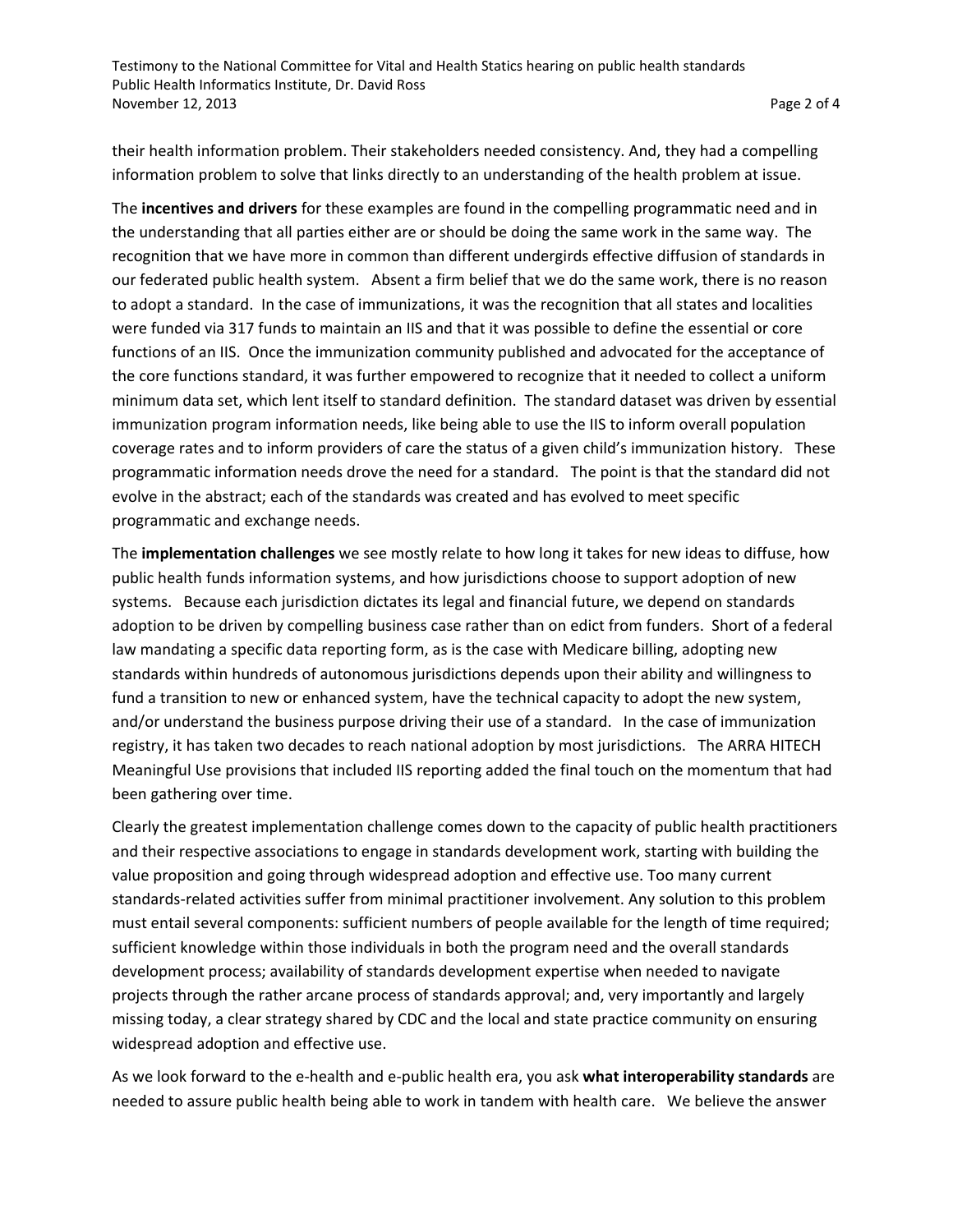Testimony to the National Committee for Vital and Health Statics hearing on public health standards Public Health Informatics Institute, Dr. David Ross November 12, 2013  **Page 3 of 4** Page 3 of 4

to this question does not lie in specifying specific standards but rather in public health specifying value propositions that have meaning to data exchange partners. Our point is simple but very important: Creating a standard means nothing if it is not used. In fact, we believe the standards community at large needs to assess its impact based on *actual adoption and use,* not on existence of a standard, no matter how elegant. To achieve use one needs to reach the hearts and minds of the people who must use it and pay for its implementation. To reach them, you need to have a clear and compelling reason that adoption of a standard brings tangible benefit to all. If, for instance, only public health will benefit, then healthcare will not bother, and vice versa. It is upon a foundation of rational joint economic interest that we will see the right standards being developed and broadly adopted.

For example, CDC's Chronic Disease Center has been working with states, HL7 and others for nearly two years to develop and receive balloted approval for a body mass index reporting standard for EHRs. Convincing healthcare providers to adopt this standard for reporting BMI to public health will hinge on how much value those providers see in the information gained in terms of benefit to their patients, and/or benefit to their financial bottom lines by using the standard. The burden of building the business case falls to public health. Short of incorporating public health reporting of BMI into requirements for Meaningful Use and EHR national certification, adoption of such a standard will require that providers pay their vendors to implement new interfaces, something that would have to be replicated across potentially dozens of EHR systems.

In conclusion, we suggest that it will be the programmatic needs that drive the *creation* of standards. It will be a joint business case that drives *adoption* of new standards. Standards will be meaningless absent a commitment by public health agencies to their health care partners—and to each other—that they can hold up their technology side of the exchange.

We urge the Committee to make an urgent and emphatic recommendation to the Secretary that an omni-directional data partnership among public health and its health care and other community partners is a business relationship that will require new financial commitment, one needed to support and modernize the information infrastructure of public health. We ask the Committee to recommend the creation of a *public health information trust fund* to support several major activities:

- 1. Support the public health informatics and public health services and systems research communities in assessing adoption levels of current standards.
- 2. Conduct analyzes of public health program areas within which a clear value proposition for a standard exists but has not yet been acted upon by the community, including what informatics support they need.
- 3. Engage standards experts, such as through CDC, and make them available to a public health program community, not to drive development of the standard but to support the community in the process of establishing its standards based on defined business needs.
- 4. Support the collaborative development of a "roadmap" document that lays out a path for how public health can transition away from today's monolithic and inflexible information systems toward a more modular, reusable and sharable services‐based design of information systems.